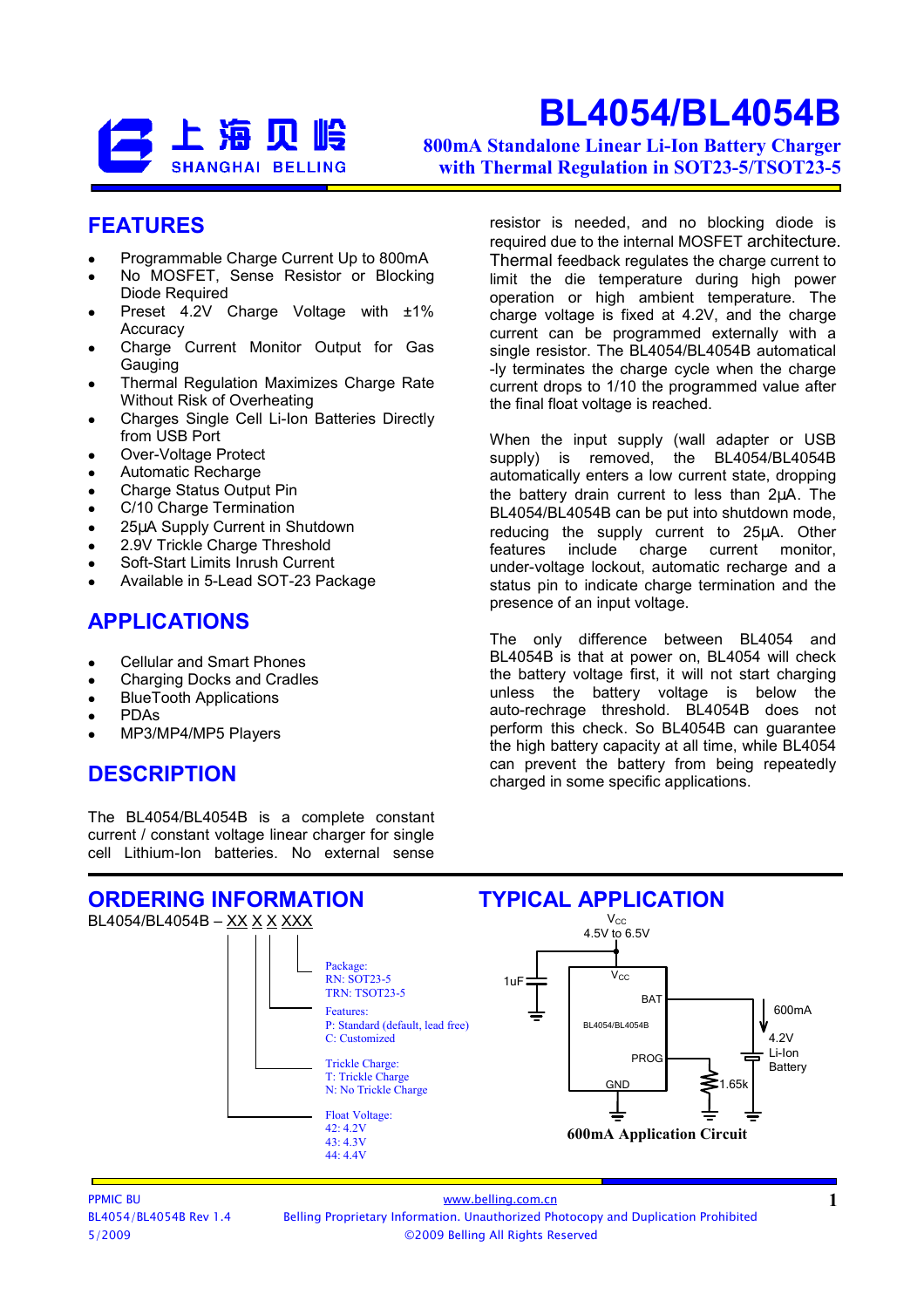

800mA Standalone Linear Li-Ion Battery Charger with Thermal Regulation in SOT23-5/TSOT23-5

#### **Absolute Maximum Rating (Note 1)**

| $-0.3V$ to $+10V$<br>Input Supply Voltage $(V_{CC})$<br><b>PROG Voltage</b><br>-0.3V to $+V_{CC}$<br><b>BAT Voltage</b><br>$-0.3V$ to $7V$<br><b>CHRGb</b><br>$-0.3V$ to 10V<br><b>BAT Short-Circuit Duration</b><br>Continuous<br><b>BAT Pin Current</b><br>800 <sub>m</sub> A | <b>PROG Pin Current</b><br>Maximum Junction Temperature<br>Operating Temperature Range <sup>(Note2)</sup><br>Storage Temperature Range<br>Lead Temperature (Soldering, 10s) | 800µA<br>125 $^{\circ}$ C<br>-40°C to 85°C<br>-65°C to 125°C<br>$300^{\circ}$ C |
|---------------------------------------------------------------------------------------------------------------------------------------------------------------------------------------------------------------------------------------------------------------------------------|-----------------------------------------------------------------------------------------------------------------------------------------------------------------------------|---------------------------------------------------------------------------------|
|---------------------------------------------------------------------------------------------------------------------------------------------------------------------------------------------------------------------------------------------------------------------------------|-----------------------------------------------------------------------------------------------------------------------------------------------------------------------------|---------------------------------------------------------------------------------|

### Package Information



#### Thermal Resistance (Note 4)

| Package               |                   |                   |
|-----------------------|-------------------|-------------------|
| TSOT <sub>23</sub> -5 | $220^{\circ}$ C/W | $110^{\circ}$ C/W |
| SOT <sub>23</sub> -5  | $250^{\circ}$ C/W | $130^{\circ}$ C/W |

Note 1: Absolute Maximum Ratings are those values beyond which the life of a device may be impaired.

Note 2: The BL4054/BL4054B is guaranteed to meet performance specifications from 0°C to 70°C. Specifications over the –40°C to 85°C operating temperature range are assured by design, characterization and correlation with statistical process controls. Note 3: X: Product Code(BL4054:B,BL4054B:<u>B</u>) V: Voltage Code(4.2V:A,4.3V:B,4.4V:C) Y: Year of Manufacturing(9:2009) W: Week of

Manufacturing(W:A-Z, a-z). Contact Belling marketing for more information in detail. Note 4: Thermal Resistance is specified with approximately 1 square of 1 oz copper.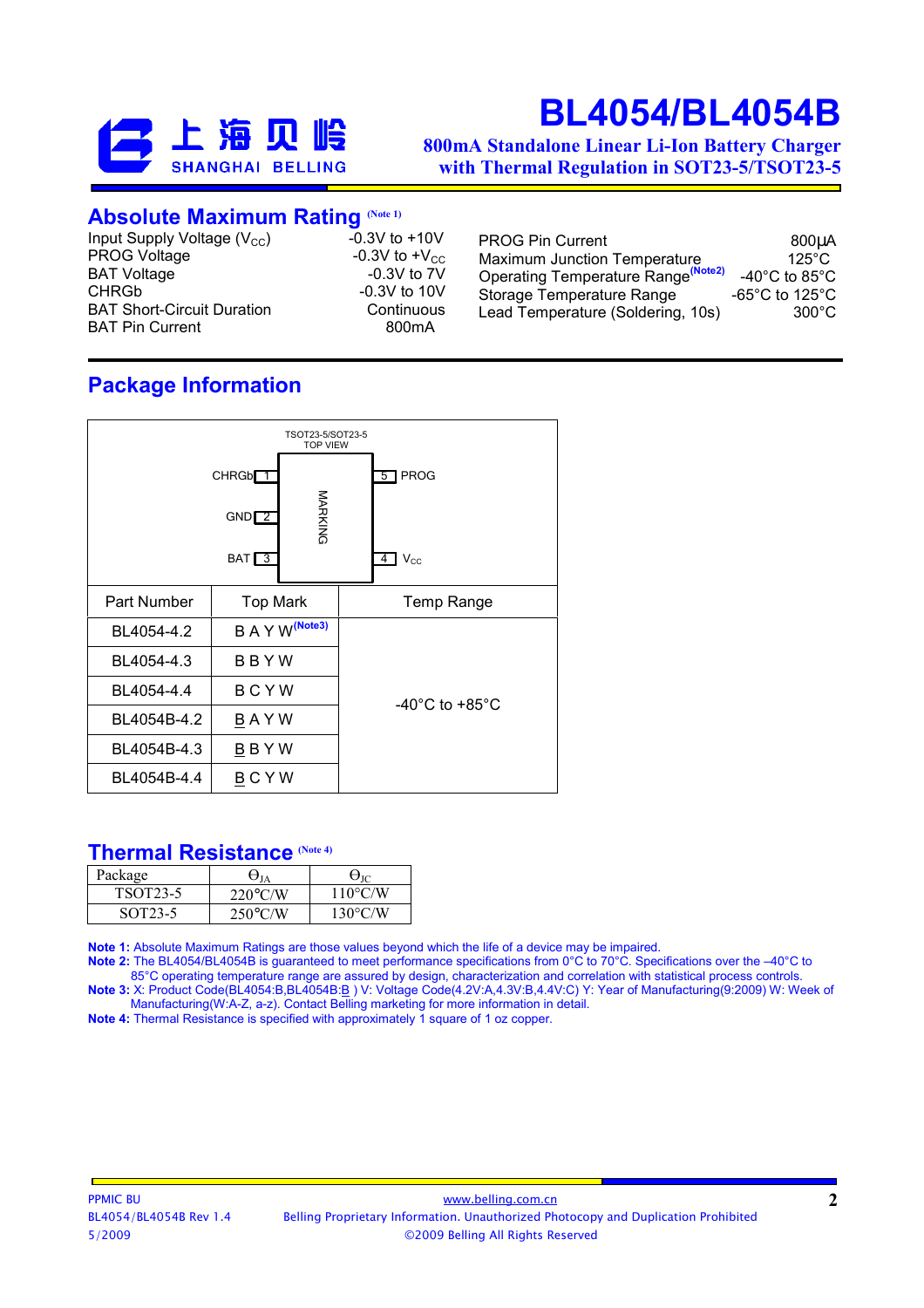

800mA Standalone Linear Li-Ion Battery Charger with Thermal Regulation in SOT23-5/TSOT23-5

#### Pin Description

| <b>PIN</b>     | <b>NAME</b>  | <b>FUNCTION</b>                                                                                                                                                                                                                                                                                                                                                                                                                                                                                                                                                                                                                                                                                                                                                                                                                                                                                                                                                                       |
|----------------|--------------|---------------------------------------------------------------------------------------------------------------------------------------------------------------------------------------------------------------------------------------------------------------------------------------------------------------------------------------------------------------------------------------------------------------------------------------------------------------------------------------------------------------------------------------------------------------------------------------------------------------------------------------------------------------------------------------------------------------------------------------------------------------------------------------------------------------------------------------------------------------------------------------------------------------------------------------------------------------------------------------|
| 1              | <b>CHRGb</b> | Open-Drain Charge Status Output. When the battery is<br>charging, the CHRGb pin is pulled low by an internal<br>N-channel<br>MOSFET. When the<br>charge<br>cycle<br>is<br>completed, a weak pull-down of approximately 12µA is<br>connected to the CHRGb pin, indicating an "AC present"<br>condition. When the BL4054/BL4054B<br>detects<br>an<br>under-voltage lockout condition, CHRGb is forced high<br>impedance.                                                                                                                                                                                                                                                                                                                                                                                                                                                                                                                                                                |
| $\overline{2}$ | <b>GND</b>   | Ground                                                                                                                                                                                                                                                                                                                                                                                                                                                                                                                                                                                                                                                                                                                                                                                                                                                                                                                                                                                |
| 3              | <b>BAT</b>   | Charge Current Output. Provides charge current to the<br>battery and regulates the final float voltage to 4.2V. An<br>internal precision resistor divider from this pin sets the<br>float voltage which is disconnected in shutdown mode.                                                                                                                                                                                                                                                                                                                                                                                                                                                                                                                                                                                                                                                                                                                                             |
| 4              | $V_{\rm CC}$ | Positive Input Supply Voltage. Provides power to the<br>charger. $V_{\text{CC}}$ can range from 4.25V to 6.5V and should be<br>bypassed with at least a 1 $\mu$ F capacitor. When $V_{CC}$ drops<br>30mV of the BAT pin<br>to<br>within<br>voltage,<br>the<br>BL4054/BL4054B enters shutdown mode, dropping I <sub>BAT</sub> to<br>less than 2µA.                                                                                                                                                                                                                                                                                                                                                                                                                                                                                                                                                                                                                                     |
| 5              | <b>PROG</b>  | Charge Current Program, Charge Current Monitor and<br>Shutdown Pin. The charge current is Programmed by<br>connecting a 1% resistor, $RPROG$ , from this pin to ground.<br>When charging in constant-current mode, this pin servos<br>to 1V. In all modes, the voltage on this pin can be used to<br>measure the charge current using the following formula:<br>$I_{BAT} = (V_{PROG} / R_{PROG}) \cdot 1000$<br>The PROG pin can also be used to shut down the<br>charger. Disconnecting the Program resistor from ground<br>allows a 3µA current to pull the PROG pin high. When it<br>reaches the 1.21V shutdown threshold voltage, the<br>charger enters shutdown mode, charging stops and the<br>input supply current drops to 25µA. This pin is also<br>clamped to approximately 2.4V. Driving this pin to<br>voltages beyond the clamp voltage will draw currents as<br>high as 1.5mA. Reconnecting R <sub>PROG</sub> to ground will return<br>the charger to normal operation. |

 $\overline{\phantom{a}}$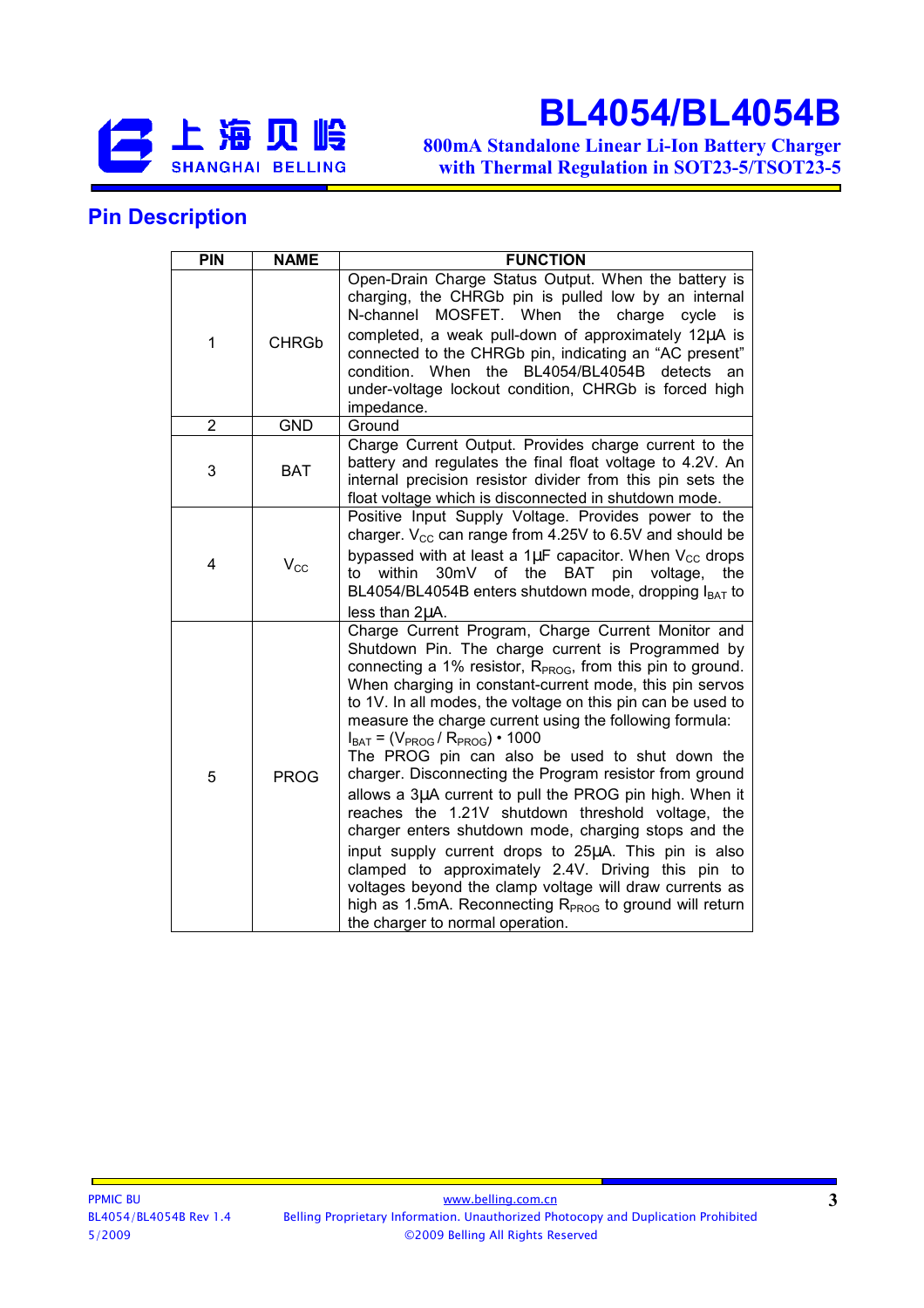

800mA Standalone Linear Li-Ion Battery Charger with Thermal Regulation in SOT23-5/TSOT23-5

#### Block Diagram



4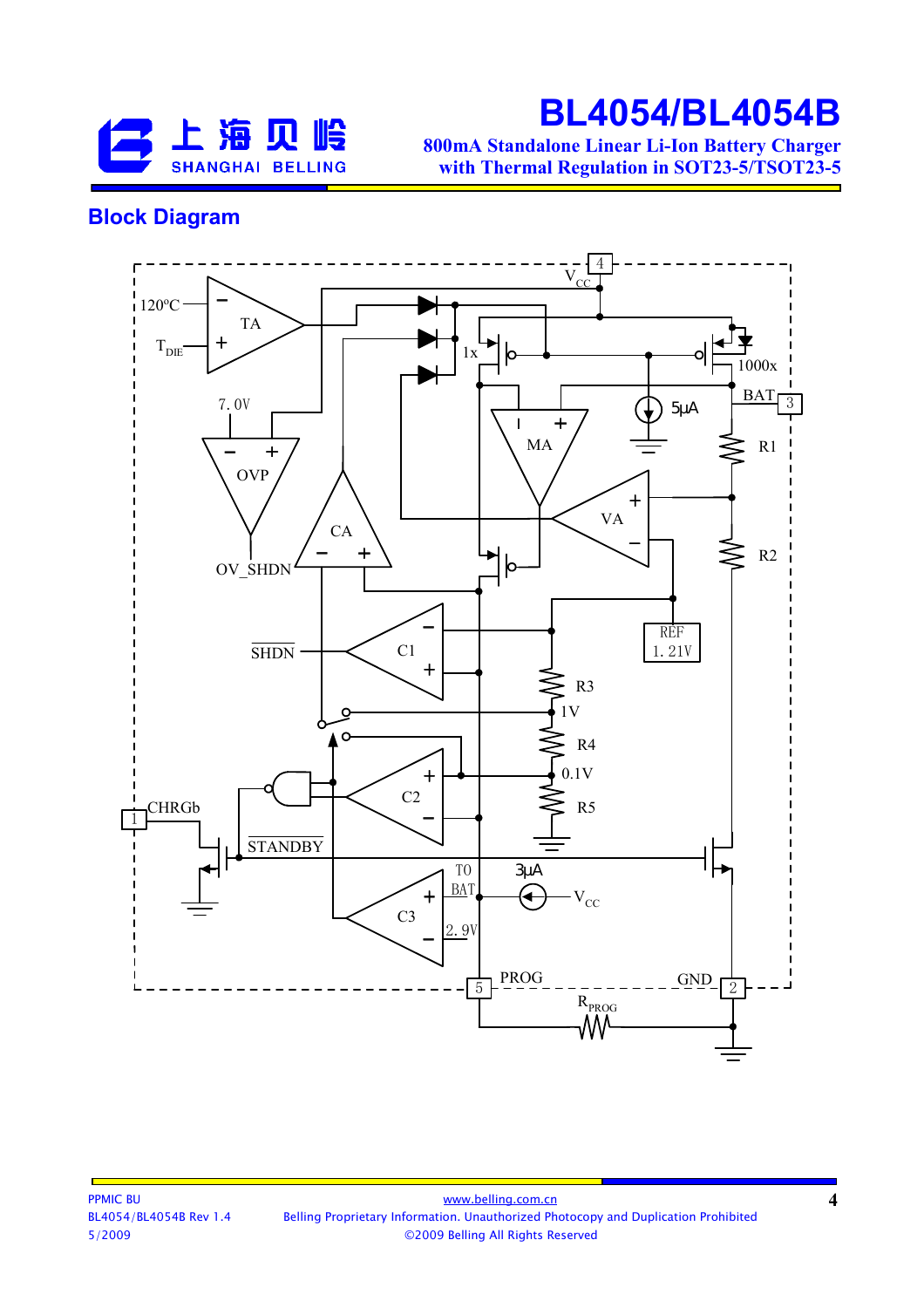

800mA Standalone Linear Li-Ion Battery Charger with Thermal Regulation in SOT23-5/TSOT23-5

| <b>Electrical Characteristics (Note 5)</b><br>( $V_{CC}$ = 5V, $T_A$ = 25°C, unless otherwise noted.) |                                            |                                              |                |                                        |                  |
|-------------------------------------------------------------------------------------------------------|--------------------------------------------|----------------------------------------------|----------------|----------------------------------------|------------------|
| <b>Symbol</b>                                                                                         | <b>Parameter</b>                           | <b>Conditions</b>                            | Min            | <b>Typ</b>                             | Max              |
| <b>I</b> SPLYCHRG                                                                                     | Charge Mode Supply Current (Note6)         | $R_{PROG} = 2k\Omega$<br>$RPROG = 10k\Omega$ |                | 300µA                                  | 2000µA<br>2000µA |
| <b>I</b> BATCHRG                                                                                      | Charge Mode Battery Current                | $R_{PROG} = 2k\Omega$<br>$RPROG = 10k\Omega$ | 465mA<br>93mA  | 500mA<br>100mA                         | 535mA<br>107mA   |
| VPROGCHRG                                                                                             | PROG Pin Voltage                           | $R_{PROG} = 2k\Omega$<br>$RPROG = 10k\Omega$ | 0.93V<br>0.93V | 1V<br>1 <sub>V</sub>                   | 1.07V<br>1.07V   |
| <b>I</b> SPLYSTBY                                                                                     | <b>Standby Mode Supply Current</b>         |                                              |                | $100\mu A$                             | $500\mu A$       |
| <b>IBATSTBY</b>                                                                                       | <b>Standby Mode Battery Current</b>        |                                              | 0              | $-2.5\mu A$                            | $-6\mu A$        |
| <b>I</b> SPLYMSD                                                                                      | Manual Shutdown Mode Supply Current        |                                              |                |                                        | $90\mu A$        |
| <b>I</b> BATMSD                                                                                       | Manual Shutdown Mode Battery Current       |                                              | $-2\mu A$      | 0                                      | $2\mu A$         |
| V <sub>PROGCLMP</sub>                                                                                 | PROG Pin Clamp Voltage                     |                                              | 2V             |                                        | 3V               |
| <b>I</b> SPLYASD                                                                                      | Automatic Shutdown Mode Supply<br>Current  |                                              |                | $25\mu A$                              | $50\mu A$        |
| <b>I</b> BATASD                                                                                       | Automatic Shutdown Mode Battery<br>Current |                                              | $-2\mu A$      | 0                                      | $2\mu A$         |
| <b>I</b> SPLYUVLO                                                                                     | <b>UVLO Mode Supply Current</b>            |                                              |                | $25\mu A$                              | $50\mu A$        |
| <b>IBATUVLO</b>                                                                                       | <b>UVLO Mode Battery Current</b>           |                                              | $-2\mu A$      |                                        | $2\mu A$         |
| <b>I</b> BATSLEEP                                                                                     | Sleep Mode Battery Current                 |                                              | $-1\mu A$      |                                        | $1\mu$ A         |
| <b>V</b> FLOAT                                                                                        | <b>Float Voltage</b>                       |                                              | 4.158V         | 4.2V                                   | 4.242V           |
| <b>I</b> TRIKL                                                                                        | <b>Trickle Charge Current</b>              | $R_{PROG} = 2k\Omega$<br>$RPROG = 10k\Omega$ | 20mA<br>5mA    | 50 <sub>m</sub> A<br>10 <sub>m</sub> A | 70mA<br>15mA     |
| $V_{TRIKL}$                                                                                           | <b>Trickle Charge Threshold</b>            |                                              | 2.8V           | 2.9V                                   | 3V               |
| V <sub>TRIKL, HYS</sub>                                                                               | <b>Trickle Charge Hysteresis</b>           |                                              | 60mV           | 100mV                                  | 150mV            |
| V <sub>UVLO</sub>                                                                                     | <b>UVLO Threshold</b>                      |                                              | 3.7V           | 3.9V                                   | 4.1V             |
| VUVLO, HYS                                                                                            | <b>UVLO Hysteresis</b>                     |                                              | 150mV          | 200mV                                  | 300mV            |
| $V_{OVP}$                                                                                             | Input Over-Voltage Protect Threshold       |                                              | 6.8V           | 7V                                     | 7.2V             |
| V <sub>OVP, HYS</sub>                                                                                 | Input Over-Voltage Protect Hysteresis      |                                              |                | 200mV                                  |                  |

 $\overline{\phantom{a}}$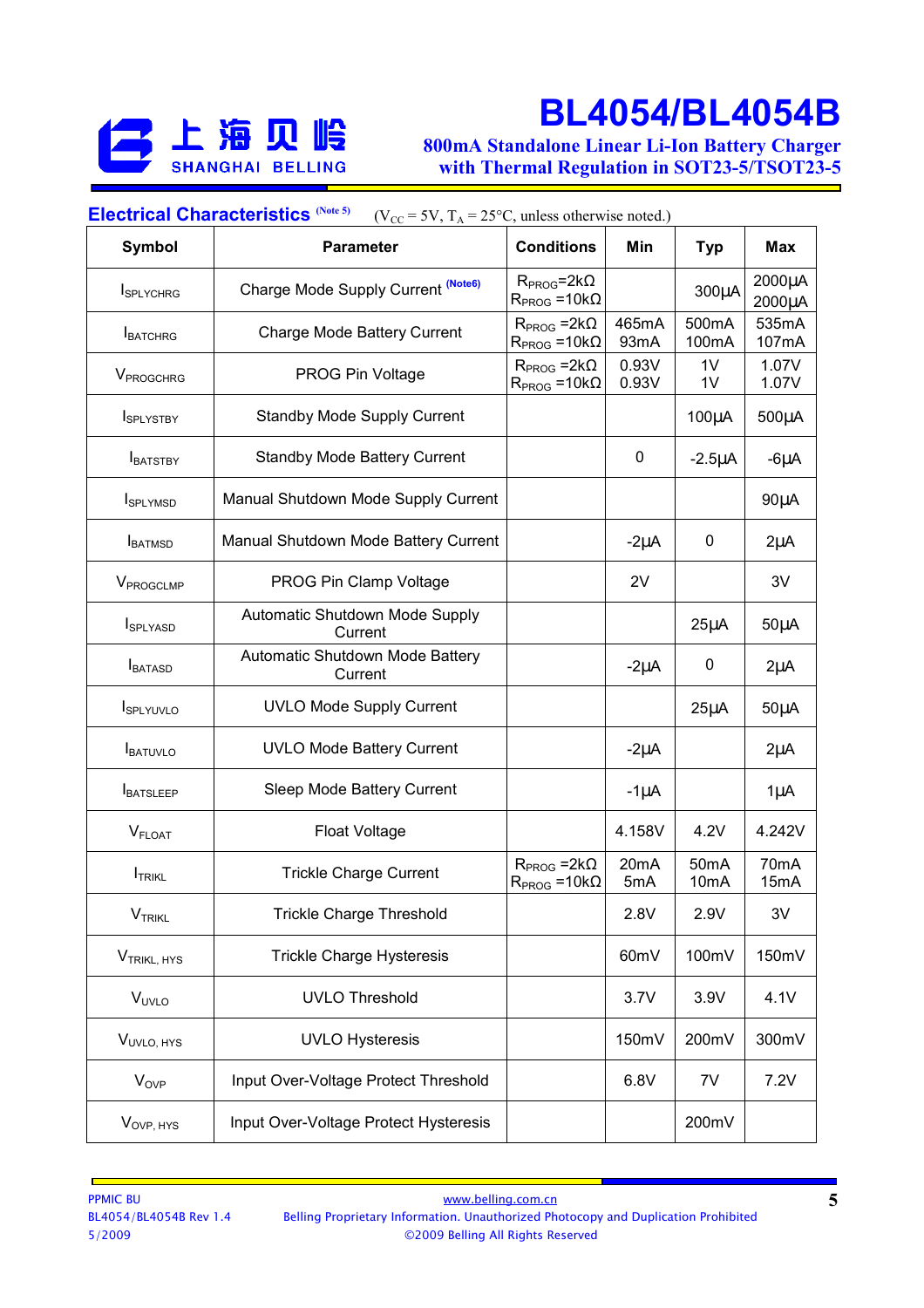

800mA Standalone Linear Li-Ion Battery Charger with Thermal Regulation in SOT23-5/TSOT23-5

| V <sub>MSD, RISE</sub>   | Manual Shutdown Threshold, PROG<br>rising                   |                       | 1.15V             | 1.21V                | 1.3V              |
|--------------------------|-------------------------------------------------------------|-----------------------|-------------------|----------------------|-------------------|
| V <sub>MSD, FALL</sub>   | Manual Shutdown Threshold, PROG<br>falling                  |                       | 0.95V             | 1.0V                 | 1.05V             |
| V <sub>ASD, RISE</sub>   | Automatic Shutdown Threshold, BAT<br>rising                 |                       | 5mV               | 30 <sub>m</sub> V    | 50 <sub>m</sub> V |
| V <sub>ASD, FALL</sub>   | Automatic Shutdown Threshold, BAT<br>falling                |                       | 70 <sub>m</sub> V | 100mV                | 140mV             |
| <b>I</b> TERM            | C/10 Termination Current Threshold                          |                       | 85mV              | 100mV                | 115mV             |
| <b>VRECHRG</b>           | Auto Recharge Battery Voltage                               |                       | 4V                | 4.05V                | 4.1V              |
| <b>I</b> CHRGb           | <b>CHRGb Pin Weak Pull-down Current</b>                     |                       | $8\mu$ A          | $12\mu$ A            | $35\mu A$         |
| <b>V</b> CHRGb           | <b>CHRGb Pin Output Low Voltage</b>                         |                       |                   | 0.35V                | 0.6V              |
| $T_{LIM}$                | Junction Temperature In Constant<br><b>Temperature Mode</b> |                       |                   | $120^{\circ}$ C      |                   |
| $R_{ON}$                 | Power FET ON Resistance                                     |                       |                   | $600 \text{m}\Omega$ |                   |
| $T_{SS}$                 | Soft-Start Time                                             | $R_{PROG} = 2k\Omega$ |                   | $50\mu s$            |                   |
| <b>T</b> RECHRG          | Recharge Comparator Filter Time                             |                       | 0.75ms            | 2ms                  | 4.5ms             |
| <b>T</b> <sub>TERM</sub> | <b>Termination Comparator Filter Time</b>                   |                       | 0.4ms             | 1 <sub>ms</sub>      | 2.5ms             |
| <b>I</b> PROG            | PROG Pin Pull-up Current                                    |                       |                   | $3\mu$ A             |                   |

Note 5: 100% production test at +25°C. Specifications over the temperature range are guaranteed by design and characterization. Note 6: Supply current includes PROG pin current (approximately 100µA) but does not include any current delivered to the battery through the BAT pin (approximately 100mA).

#### Typical Performance Characteristics

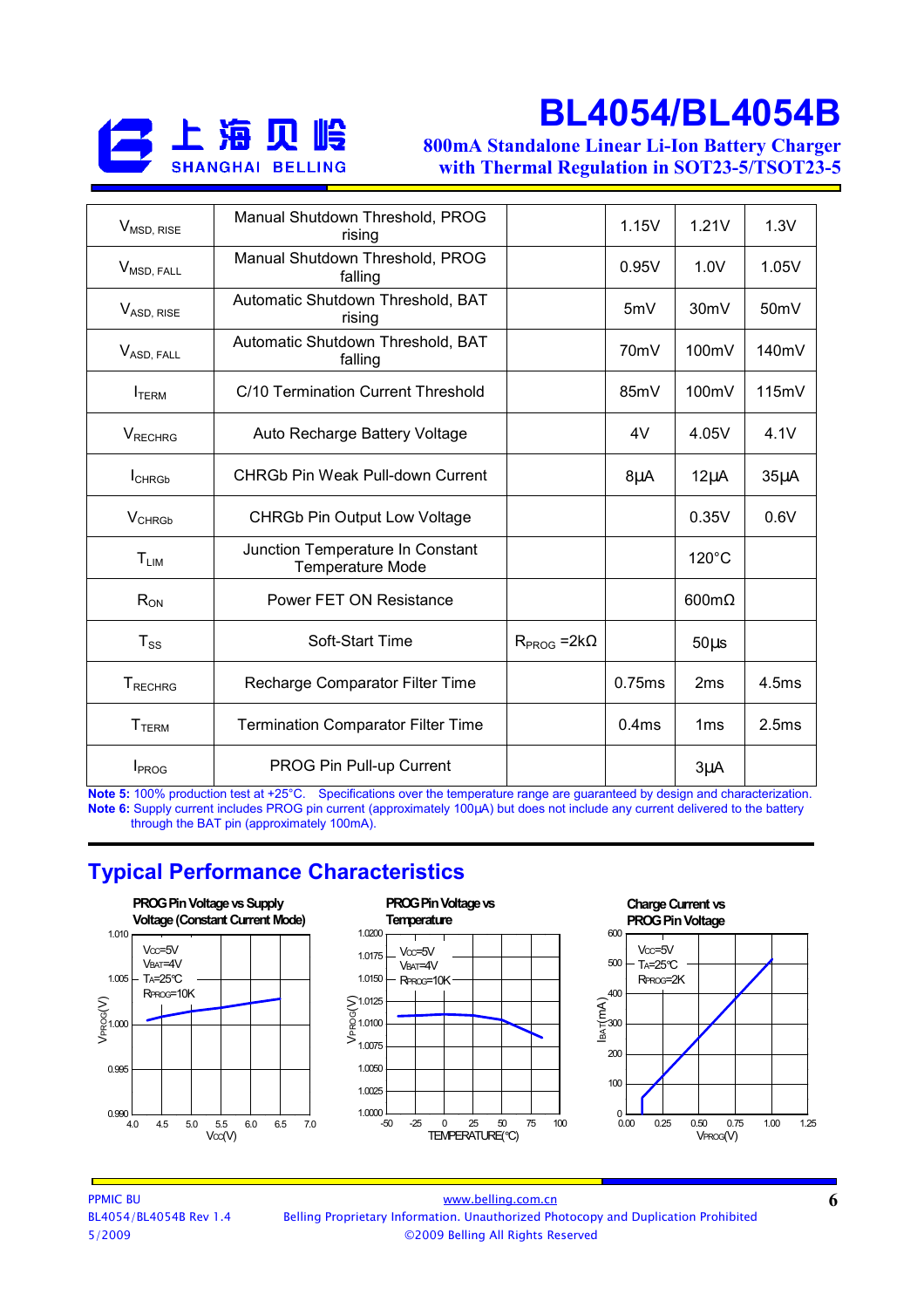

800mA Standalone Linear Li-Ion Battery Charger with Thermal Regulation in SOT23-5/TSOT23-5

#### Typical Performance Characteristics







0 100 200 300 400 500 600 4.15 **L** 4.17 4.19 S<br>|<br>|<br>|<br>|<br>|<br>|<br>|<br>|<br>|<br>|<br>|<br>|<br>|<br>|<br>| 4.23 4.25  $I<sub>BAT</sub>(mA)$ Regulated Output (Float) Voltage vs Charge Current  $Vcc = 5V$ TA=25°C RPROG=1.25K



Regulated Output (Float) Voltage vs Supply Voltage







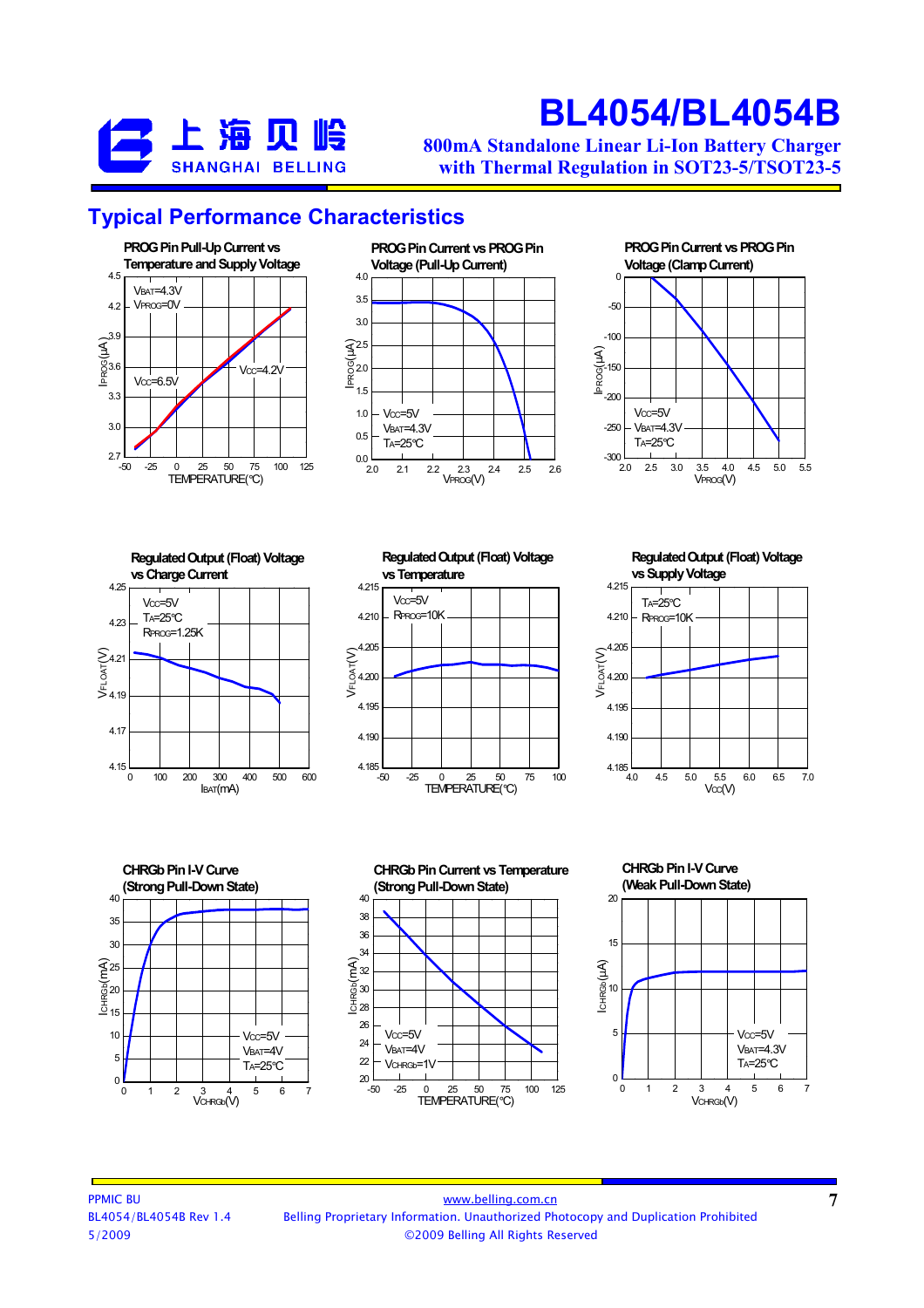

800mA Standalone Linear Li-Ion Battery Charger with Thermal Regulation in SOT23-5/TSOT23-5

#### Typical Performance Characteristics





#### 30  $\widehat{\mathcal{E}}^{40}$ 50 60 Trickle Charge Current vs Supply Voltage RPROG=2k **VBAT=2.5V** TA=25°C



-50 -25 0 25 50 75 100 125  $2.800$   $-50$ 2.825 2.850 2.875 2.900 2.925 2.950 2.975 3.000 VTRIKL(V) TEMPERATURE(°C) Trickle Charge Threshold vs **Temperature**  $Vcc = 5V$ RPROG=10K

2.7 3.0 3.3 3.6 3.9 4.2 4.5 VBAT(V)  $^{0}$   $^{1}$ 100 200 300  $\widehat{\mathsf{H}}_{\bar{\mathsf{H}}}^{400}$ 500  $600$ Charge Current vs Battery Voltage  $Vcc = 5V$ RPROG=2K TA=25°C

500  $600$ RPROG=2K

Charge Current vs Supply Voltage







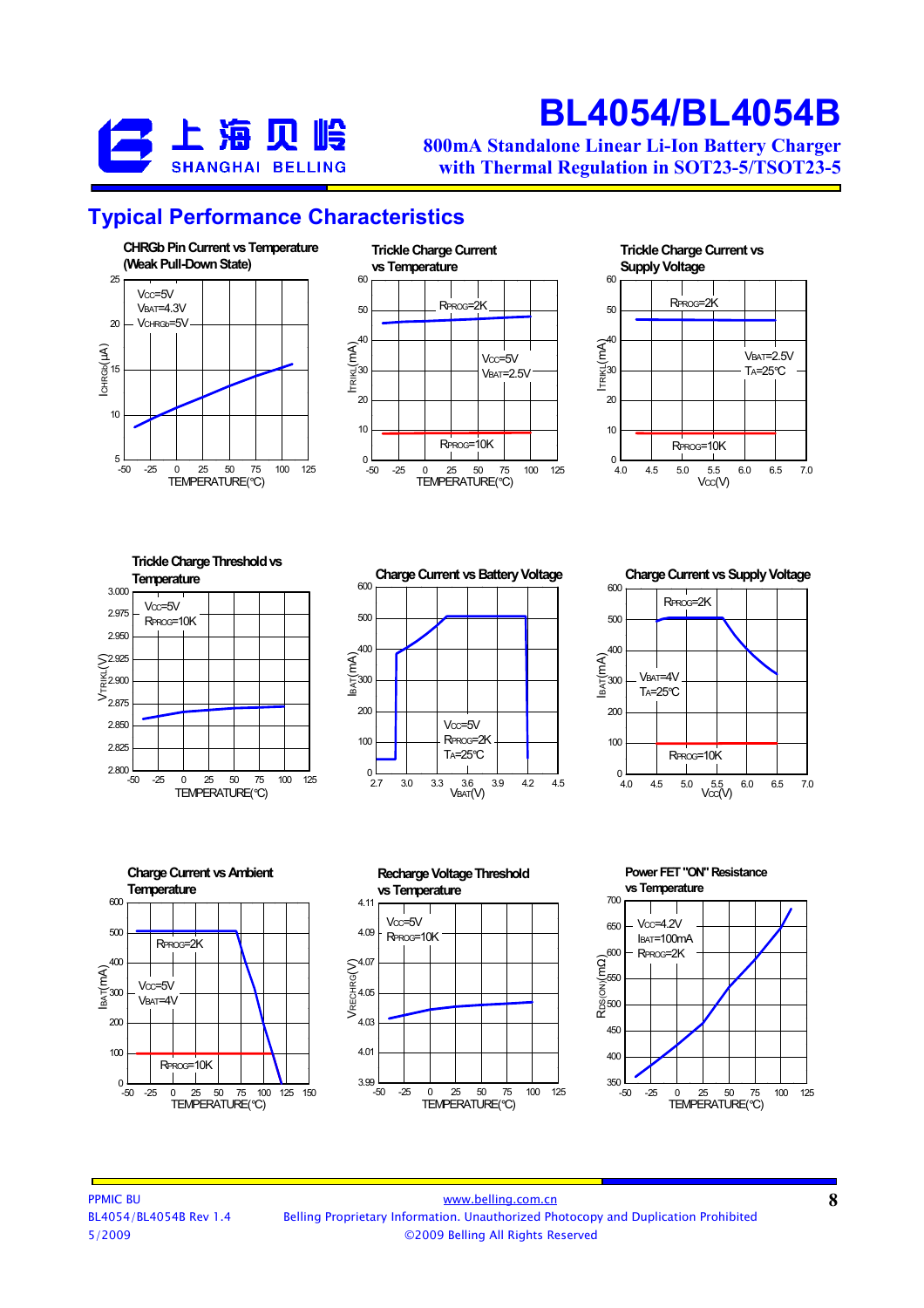

800mA Standalone Linear Li-Ion Battery Charger with Thermal Regulation in SOT23-5/TSOT23-5

### **Operation**

The BL4054/BL4054B is a single cell Lithium-Ion battery charger using a constant current / constant voltage algorithm. It can deliver up to 800mA of charge current (using a good thermal PCB layout) with a final float voltage accuracy of 1%. The BL4054/BL4054B includes an internal P-channel power MOSFET and thermal regulation circuitry. No blocking diode or external current sense resistor is required; thus, the basic charger circuit requires only two external components. Furthermore, the BL4054/BL4054B is capable of operating from a USB power source.

#### Normal Charge Cycle

A charge cycle begins when the voltage at the  $V_{CC}$  pin rises above the UVLO threshold level and a 1% program resistor is connected from the PROG pin to ground or when a battery is connected to the charger output. If the BAT pin is less than 2.9V, the charger enters trickle charge mode. In this mode, the BL4054/BL4054B supplies approximately 1/10 the programmed charge current to bring the battery voltage up to a safe level for full current charging.

When the BAT pin voltage rises above 2.9V, the charger enters constant-current mode, where the programmed charge current is supplied to the battery. If the battery voltage is above 2.9V at power-on, BL4054B enters the constant-current mode immediately, while BL4054 will perform one more check. If the battery voltage is below the auto-recharge threshold, BL4054 enters the constant current mode, otherwise it goes to standby mode. This is the only difference between the BL4054 and BL4054B. Refer to Figure 1a and 1b for more details.

When the BAT pin approaches the final float voltage (4.2V), the BL4054/BL4054B enters constant-voltage mode and the charge current begins to decrease. When the charge current drops to 1/10 of the programmed value, the charge cycle ends.

#### Programming Charge Current

The charge current is programmed using a single resistor from the PROG pin to ground. The battery charge current is 1000 times the current out of the PROG pin. The program resistor and the charge current are calculated using the following equations:

$$
R_{PROG} = \frac{1000V}{I_{CHG}} \qquad I_{CHG} = \frac{1000V}{R_{PROG}}
$$

The charge current out of the BAT pin can be determined at any time by monitoring the PROG pin voltage using the following equation:

$$
I_{\rm BAT} = \frac{V_{\rm PROG}}{R_{\rm PROG}} \bullet 1000
$$

#### Charge Termination

A charge cycle is terminated when the charge current falls to 1/10 the programmed value after the final float voltage is reached. This condition is detected by using an internal, filtered comparator to monitor the PROG pin. When the PROG pin voltage falls below 100mV for longer than  $T_{\text{TFRM}}$ (typically 1ms), charging is terminated. The charge current is latched off and the BL4054/BL4054B enters standby mode, where the input supply current drops to 100µA. (Note: C/10 termination is disabled in trickle charging mode).

When charging, transient loads on the BAT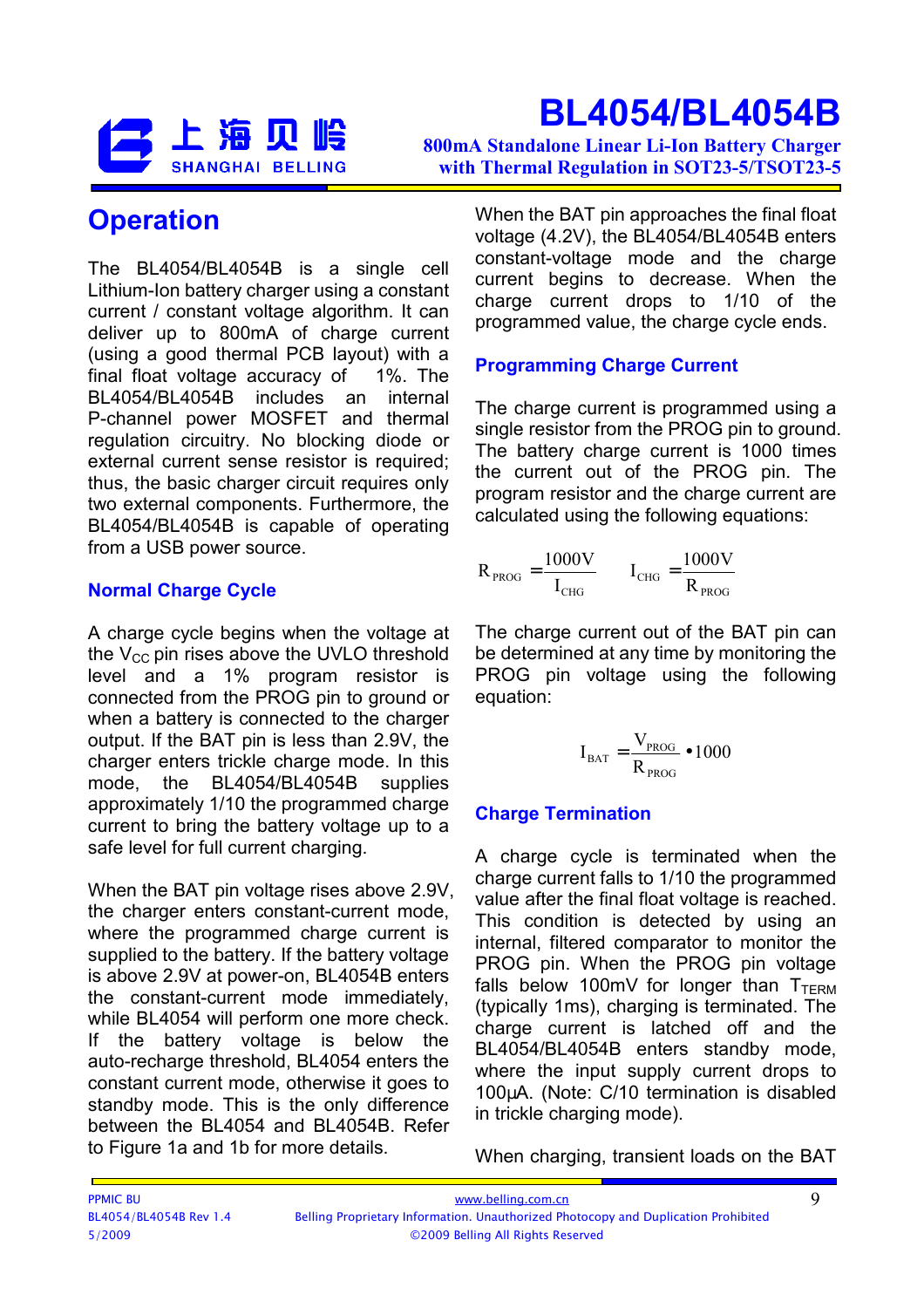

800mA Standalone Linear Li-Ion Battery Charger with Thermal Regulation in SOT23-5/TSOT23-5

pin can cause the PROG pin to fall below 100mV for short periods of time before the DC charge current has dropped to 1/10 the programmed value. The 1ms filter time  $(T_{TFRM})$  on the termination comparator ensures that transient loads of this nature do not result in premature charge cycle termination. Once the average charge current drops below 1/10 the programmed value, the BL4054/BL4054B terminates the charge cycle and ceases to provide any current through the BAT pin. In this state, all loads on the BAT pin must be supplied by the battery.

The BL4054 constantly monitors the BAT pin voltage in standby mode. If this voltage drops below the 4.05V recharge threshold (VRECHRG), another charge cycle begins and current is once again supplied to the battery. To manually restart a charge cycle when in standby mode, the input voltage must be removed and reapplied, or the charger must be shut down and restarted using the PROG pin. Figure 1a and 1b shows the state diagram of a typical charge cycle.



Figure1a. State Diagram of BL4054 Charge Cycle



Figure1b. State Diagram of BL4054B Charge Cycle

#### Charge Status Indicator (CHRGb)

The charge status output has three different states: strong pull-down (~10mA), weak pull-down  $(\sim 12\mu A)$  and high impedance. The strong pull-down state indicates that the BL4054/BL4054B is in a charge cycle. Once the charge cycle has terminated, the pin state is determined by under-voltage lockout conditions. A weak pull-down indicates that  $V_{CC}$  meets the UVLO conditions and the BL4054/BL4054B is ready to charge. High impedance indicates that the BL4054/BL4054B is in under voltage lockout mode: either  $V_{CC}$  is less than 100mV above the BAT pin voltage or insufficient voltage is applied to the  $V_{CC}$  pin. A microprocessor can be used distinguish between these three states—the application circuit of this method is shown in the Typical Applications section.

#### Manual Shutdown

At any point in the charge cycle, the BL4054/BL4054B can be put into shutdown mode by removing  $R<sub>PROG</sub>$  thus floating the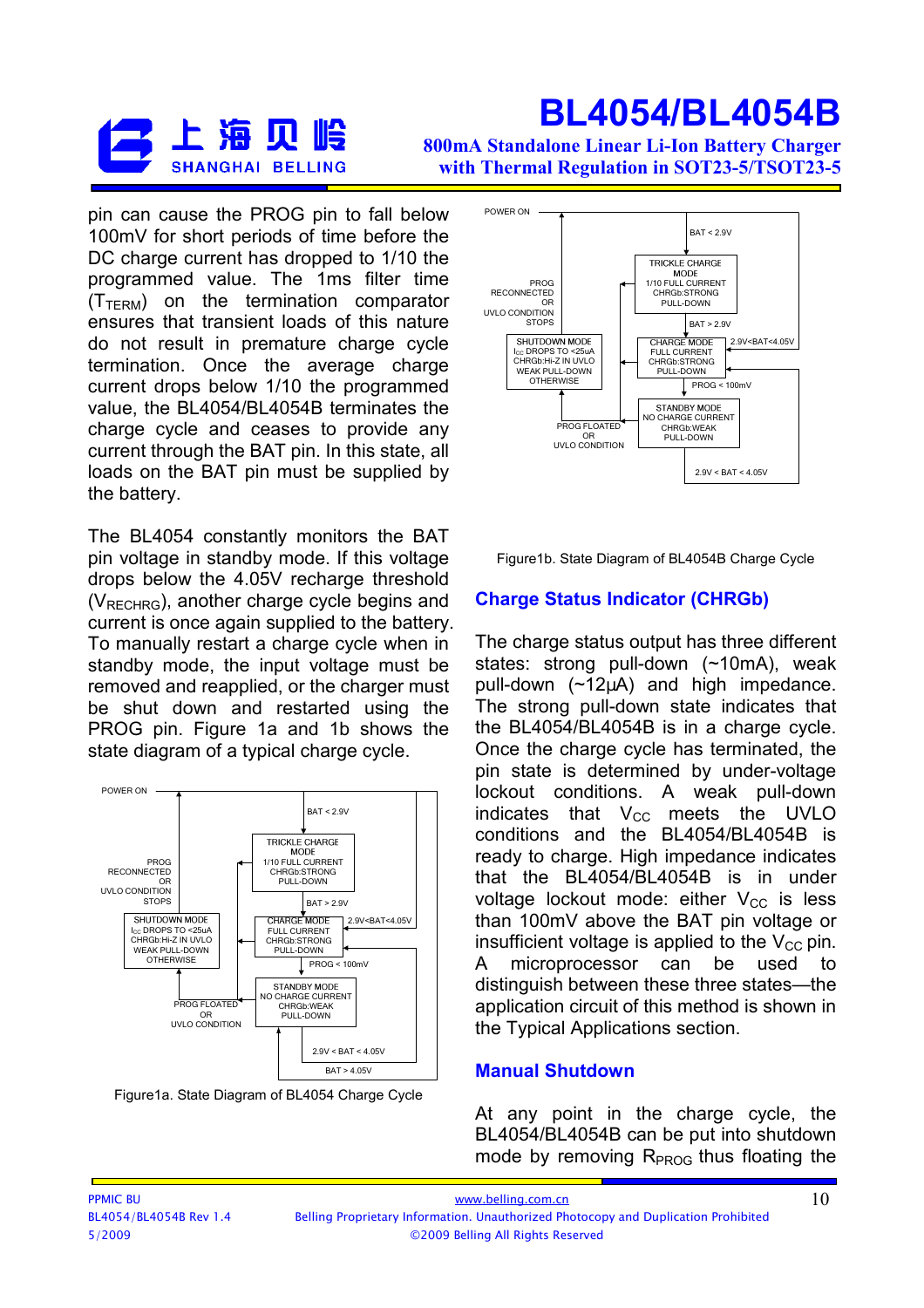

800mA Standalone Linear Li-Ion Battery Charger with Thermal Regulation in SOT23-5/TSOT23-5

PROG pin. This reduces the battery drain current to less than 2µA and the supply current to less than 50µA. A new charge cycle can be initiated by reconnecting the program resistor.

In manual shutdown, the CHRGb pin is in a weak pull-down state as long as  $V_{CC}$  is high enough to exceed the UVLO conditions. The CHRGb pin is in a high impedance state if the BL4054/BL4054B is in under voltage lockout mode: either  $V_{CC}$  is within 100mV of the BAT pin voltage or insufficient voltage is applied to the  $V_{CC}$  pin.

#### Over-Voltage Protect

The BL4054/BL4054B has an internal Over-Voltage Protect comparator, once the input voltage  $V_{CC}$  rises above 7V ( $V_{OVP}$ ), this comparator will shut down the chip. This feature can prevent the BL4054/BL4054B from the over-voltage stress due to the input transient at hot plug in. In this state, the CHRGb pin will be high impedance. Once the  $V_{CC}$  falls back to safe range ( $V_{OVP}$  -  $V_{OVP}$  $H<sub>HS</sub>$ , normal operation continues.

#### Automatic Recharge

Once the charge cycle is terminated, the BL4054/BL4054B continuously monitors the voltage on the BAT pin using a comparator with a 2ms filter time  $(T_{RECHRG})$ . A charge cycle restarts when the battery voltage falls below 4.05V (which corresponds to approximately 80% to 90% battery capacity). This ensures that the battery is kept at or near a fully charged condition and eliminates the need for periodic charge cycle initiations. CHRGb output enters a strong pull-down state during recharge cycles.

### Applications Information

#### Stability Considerations

The constant-voltage mode feedback loop is stable without an output capacitor provided a battery is connected to the charger output. With no battery present, an output capacitor is recommended to reduce ripple voltage. When using high value, low ESR ceramic capacitors, it is recommended to add a 1Ω resistor in series with the capacitor. No series resistor is needed if tantalum capacitors are used.

In constant-current mode, the PROG pin is in the feedback loop, not the battery. The constant-current mode stability is affected by the impedance at the PROG pin. With no additional capacitance on the PROG pin, the charger is stable with program resistor values as high as 20k. However, additional capacitance on this node reduces the maximum allowed program resistor thus it should be avoided.

Average, rather than instantaneous, charge current may be of interest to the user. For example, if a switching power supply operating in low current mode is connected in parallel with the battery, the average current being pulled out of the BAT pin is typically of more interest than the instantaneous current pulses. In such a case, a simple RC filter can be used on the PROG pin to measure the average battery current as shown in Figure 2. A 10k resistor has been added between the PROG pin and the filter capacitor to ensure stability.

#### Thermal Limiting

An internal thermal feedback loop reduces the programmed charge current if the die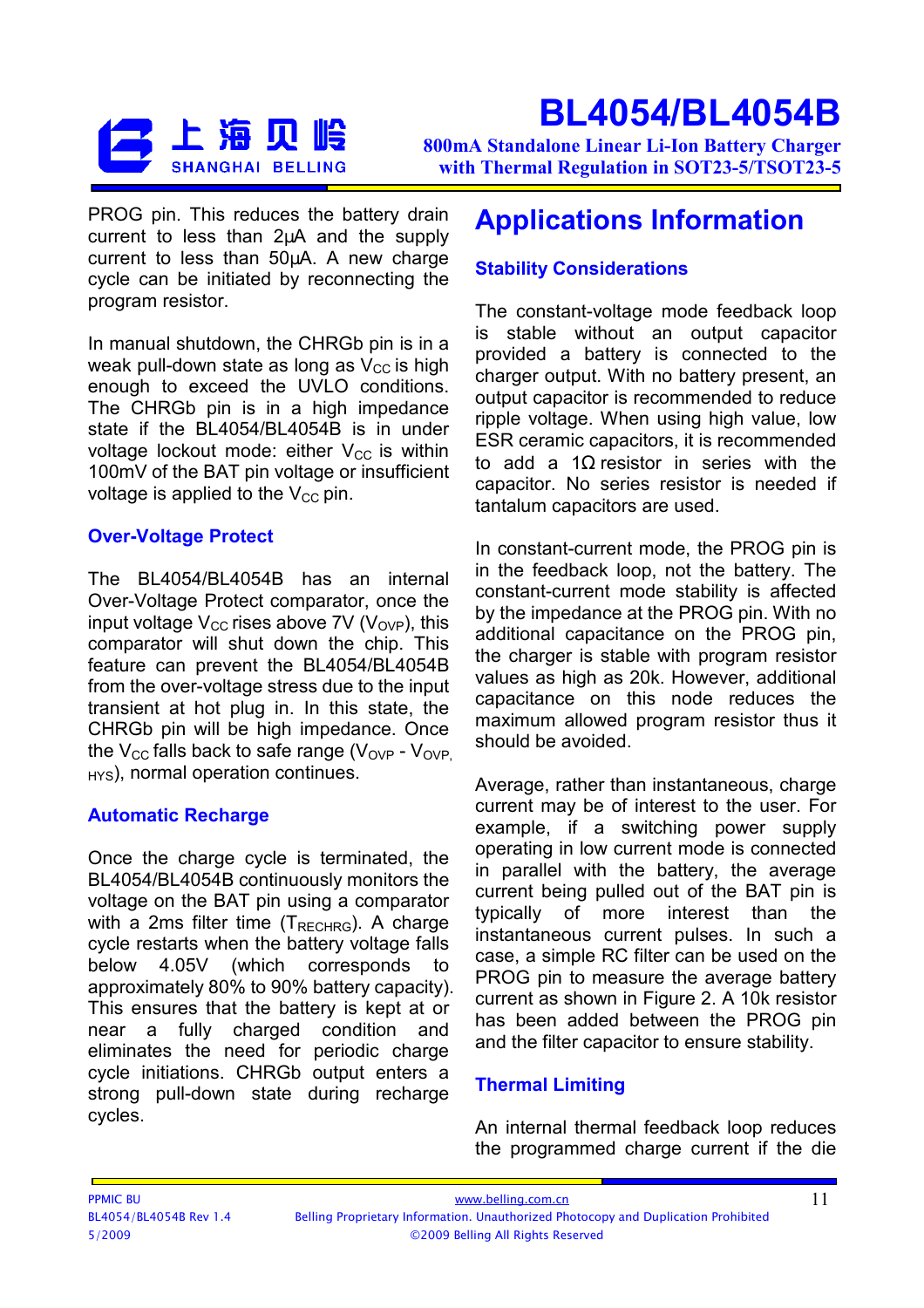

BL4054/BL4054B 800mA Standalone Linear Li-Ion Battery Charger with Thermal Regulation in SOT23-5/TSOT23-5

temperature attempts to rise above a preset value of approximately 120°C. This feature protects the BL4054/BL4054B from excessive temperature and allows the user to push the limits of the power handling capability of a given circuit board without risk of damaging the BL4054/BL4054B. The charge current can be set according to typical (not worst-case) ambient temperature with the assurance that the charger will automatically reduce the current in worst-case conditions.



Figure 2. Isolating Capacitive Load on PROG Pin

#### Power Dissipation

The conditions that cause the BL4054/BL4054B to reduce charge current through thermal feedback can be approximated by considering the power dissipated in the IC. Nearly all of this power dissipation is generated by the internal MOSFET—this is calculated to be approximately:

$$
\mathbf{P}_{\mathbf{D}} = (\mathbf{V}_{\mathbf{CC}} - \mathbf{V}_{\mathbf{BAT}}) \bullet \mathbf{I}_{\mathbf{BAT}}
$$

where  $P<sub>D</sub>$  is the power dissipated,  $V<sub>CC</sub>$  is the input supply voltage,  $V_{BAT}$  is the battery voltage and  $I<sub>BAT</sub>$  is the charge current. The approximate ambient temperature at which the thermal feedback begins to protect the IC is:

$$
T_{A} = 120\degree C - P_{D} \bullet \theta_{JA}
$$

$$
T_{A} = 120\degree C - (V_{CC} - V_{BAT}) \bullet I_{BAT} \bullet \theta_{JA}
$$

Example: An BL4054/BL4054B operating

from a 5V USB supply is programmed to supply 400mA full-scale current to a discharged Li-Ion battery with a voltage of 3.75V. Assuming  $\theta_{14}$  is 150°C/W, the ambient temperature at which the BL4054/BL4054B will begin to reduce the charge current is approximately:

$$
T_A = 120\degree C - (5V - 3.75V) \cdot 400 \text{mA} \cdot 150\degree C / W
$$
  

$$
T_A = 45\degree C
$$

The BL4054/BL4054B can be used above 45°C ambient, but the charge current will be reduced from 400mA. The approximate current at a given ambient temperature can be approximated by:

$$
I_{\text{BAT}} = \frac{120\text{°C} - T_{\text{A}}}{(V_{\text{CC}} - V_{\text{BAT}}) \bullet \theta_{\text{JA}}}
$$

Using the previous example with an ambient temperature of 60°C, the charge current will be reduced to approximately:

$$
IBAT = \frac{120\degree\text{C} - 60\degree\text{C}}{(5\text{V} - 3.75\text{V}) \cdot 150\degree\text{C}/\text{W}} = 320\text{mA}
$$

Moreover, when thermal feedback reduces the charge current, the voltage at the PROG pin is also reduced proportionally as discussed in the Operation section.

It is important to remember that BL4054/BL4054B applications do not need to be designed for worst-case thermal conditions since the IC will automatically reduce power dissipation when the junction temperature reaches approximately 120°C.

#### Thermal Considerations

Because of the small size of the ThinSOT package, it is very important to use a good

| <b>PPMIC BU</b>        | www.belling.com.cn                                                                 |
|------------------------|------------------------------------------------------------------------------------|
| BL4054/BL4054B Rev 1.4 | Belling Proprietary Information. Unauthorized Photocopy and Duplication Prohibited |
| 5/2009                 | ©2009 Belling All Rights Reserved                                                  |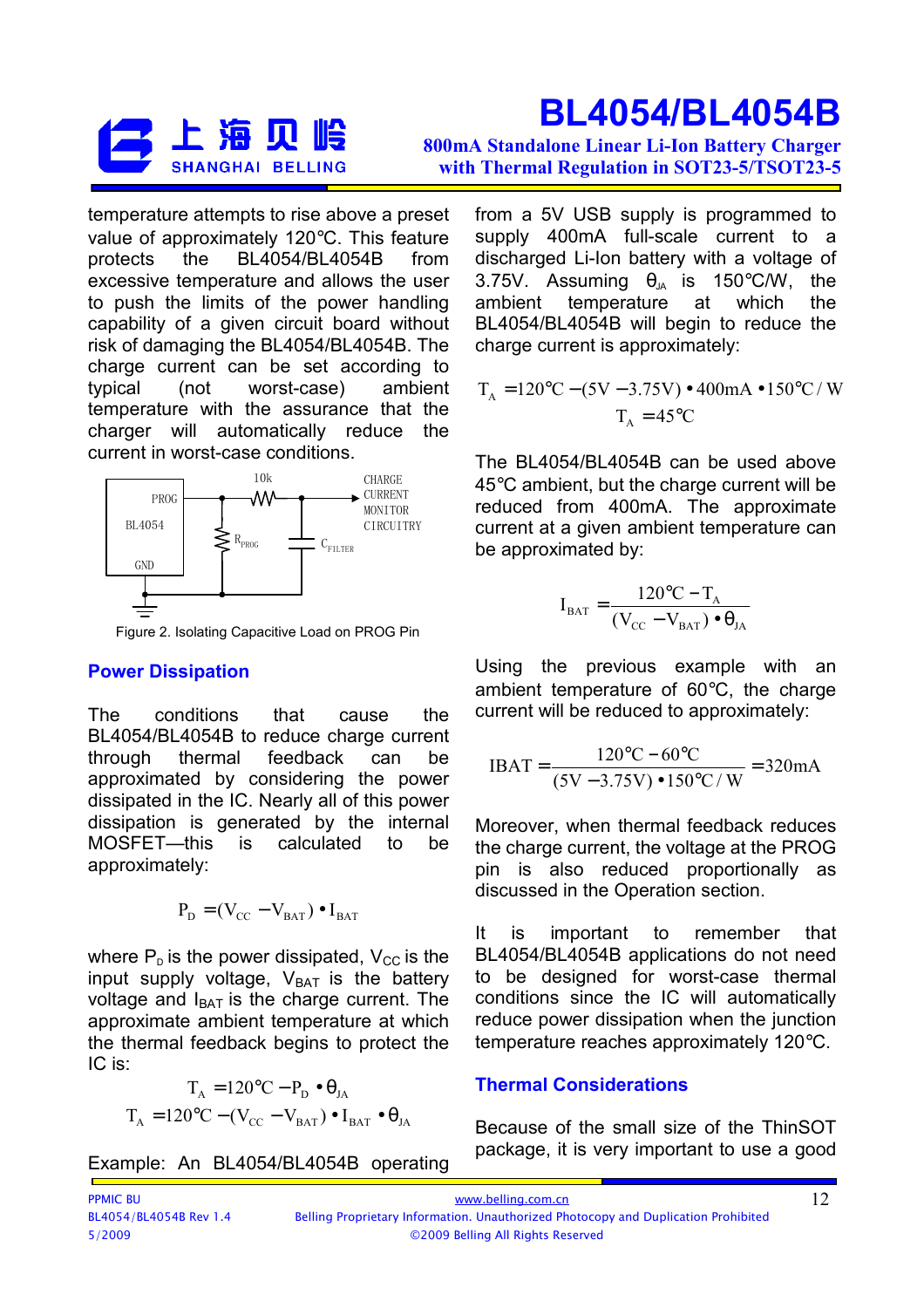

800mA Standalone Linear Li-Ion Battery Charger with Thermal Regulation in SOT23-5/TSOT23-5

thermal PC board layout to maximize the available charge current. The thermal path for the heat generated by the IC is from the die to the copper lead frame, through the package leads, (especially the ground lead) to the PC board copper. The PC board copper is the heat sink. The footprint copper pads should be as wide as possible and expand out to larger copper areas to spread and dissipate the heat to the surrounding ambient. Feed-through vias to inner or backside copper layers are also useful in improving the overall thermal performance of the charger. Other heat sources on the board, not related to the charger, must also be considered when designing a PC board layout because they will affect overall temperature rise and the maximum charge current.

The following table lists thermal resistance for several different board sizes and copper areas.

All measurements were taken in still air on 3/32" FR-4 board with the device mounted on topside.

| <b>COPPER AREA</b><br><b>BOARD</b><br><b>THERMAL RESISTANCE</b> |                        |                        |                            |  |  |
|-----------------------------------------------------------------|------------------------|------------------------|----------------------------|--|--|
| <b>TOPSIDE</b>                                                  | <b>BACKSIDE</b>        | <b>AREA</b>            | <b>JUNCTION-TO-AMBIENT</b> |  |  |
| $2500$ mm <sup>2</sup>                                          | $2500$ mm <sup>2</sup> | $2500$ mm <sup>2</sup> | 125°C/W                    |  |  |
| $1000$ mm <sup>2</sup>                                          | $2500$ mm <sup>2</sup> | $2500$ mm <sup>2</sup> | 125°C/W                    |  |  |
| $225$ mm <sup>2</sup>                                           | $2500$ mm <sup>2</sup> | $2500$ mm <sup>2</sup> | 130°C/W                    |  |  |
| $100$ mm <sup>2</sup>                                           | $2500$ mm <sup>2</sup> | $2500$ mm <sup>2</sup> | 135°C/W                    |  |  |
| 50mm <sup>2</sup>                                               | $2500$ mm <sup>2</sup> | $2500$ mm <sup>2</sup> | 150°C/W                    |  |  |
| Each layer uses one ounce copper                                |                        |                        |                            |  |  |

Table 1. Measured Thermal Resistance (2-Layer Board\* )

| Table 2. Measured Thermal Resistance (4-Layer Board**) |  |  |  |  |  |  |
|--------------------------------------------------------|--|--|--|--|--|--|
|--------------------------------------------------------|--|--|--|--|--|--|

| <b>THERMAL RESISTANCE</b><br><b>COPPER AREA</b><br><b>BOARD</b><br><b>JUNCTION-TO-AMBIENT</b><br>(EACH SIDE)<br><b>AREA</b> |  |  |  |  |  |
|-----------------------------------------------------------------------------------------------------------------------------|--|--|--|--|--|
| $2500$ mm <sup>2</sup><br>$2500$ mm <sup>2***</sup><br>80°C/W                                                               |  |  |  |  |  |
| **Top and bottom layers use two ounce copper, inner layers use<br>one ounce copper                                          |  |  |  |  |  |
| $***10,000$ mm <sup>2</sup> total copper area                                                                               |  |  |  |  |  |

#### **Vcc Bypass Capacitor**

Many types of capacitors can be used for input bypassing, however, caution must be exercised when using multilayer ceramic capacitors. Because of the self-resonant and high Q characteristics of some types of ceramic capacitors, high voltage transients can be generated under some start-up conditions, such as connecting the charger input to a live power source. Adding a 1 Ω resistor in series with an X5R ceramic capacitor will minimize start-up voltage transients.

#### Charge Current Soft-Start

The BL4054/BL4054B includes a soft-start circuit to minimize the inrush current at the start of a charge cycle. When a charge cycle is initiated, the charge current ramps from zero to the full-scale current over a period of approximately 50µs. This has the effect of minimizing the transient current load on the power supply during start-up.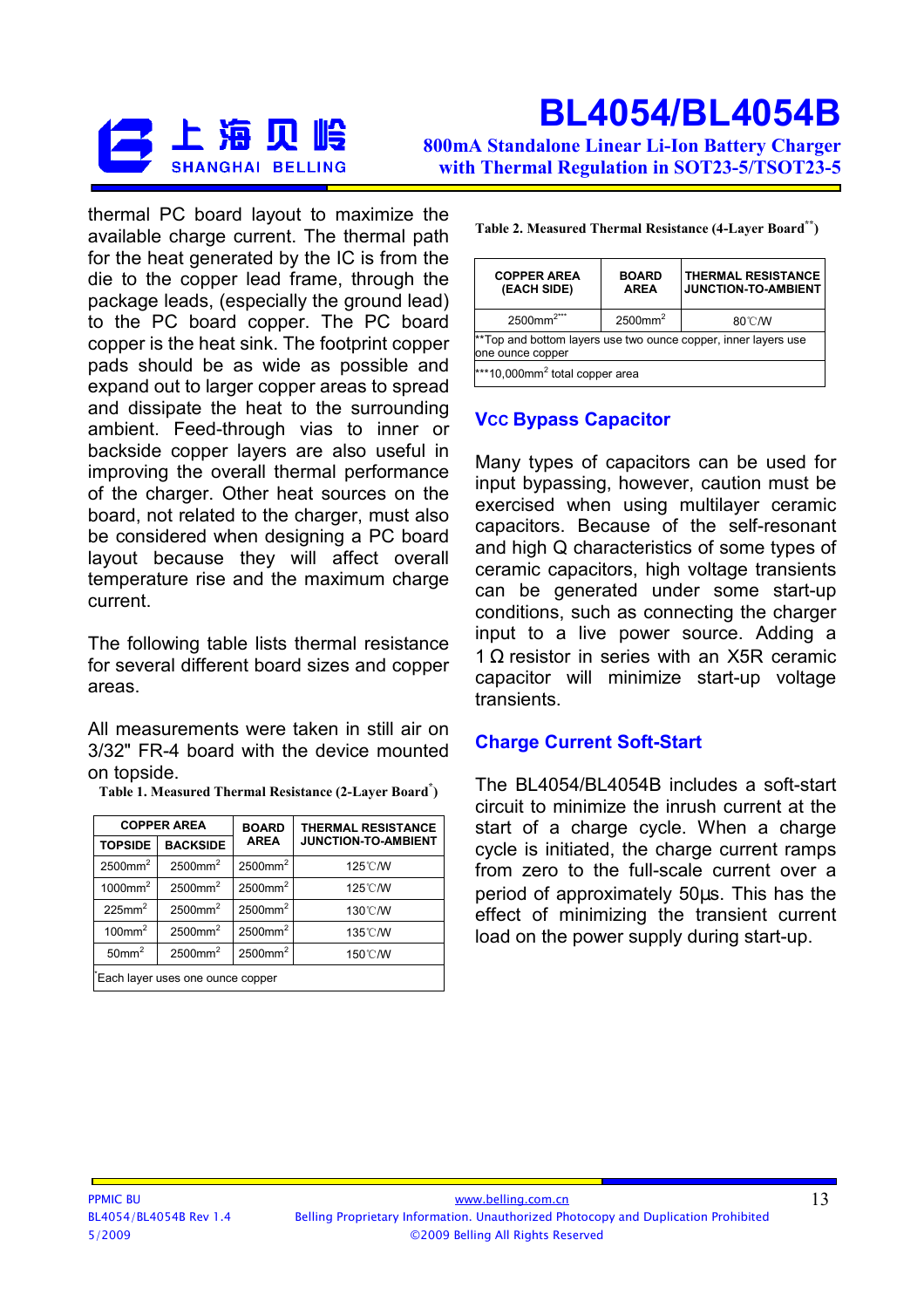

800mA Standalone Linear Li-Ion Battery Charger with Thermal Regulation in SOT23-5/TSOT23-5

### Typical Applications





Using a Microprocessor to Determine CHRGb State

Basic Li-Ion Charger with Reverse Polarity Input Protection



#### 800mA Li-Ion Charger with External Power Dissipation





500mA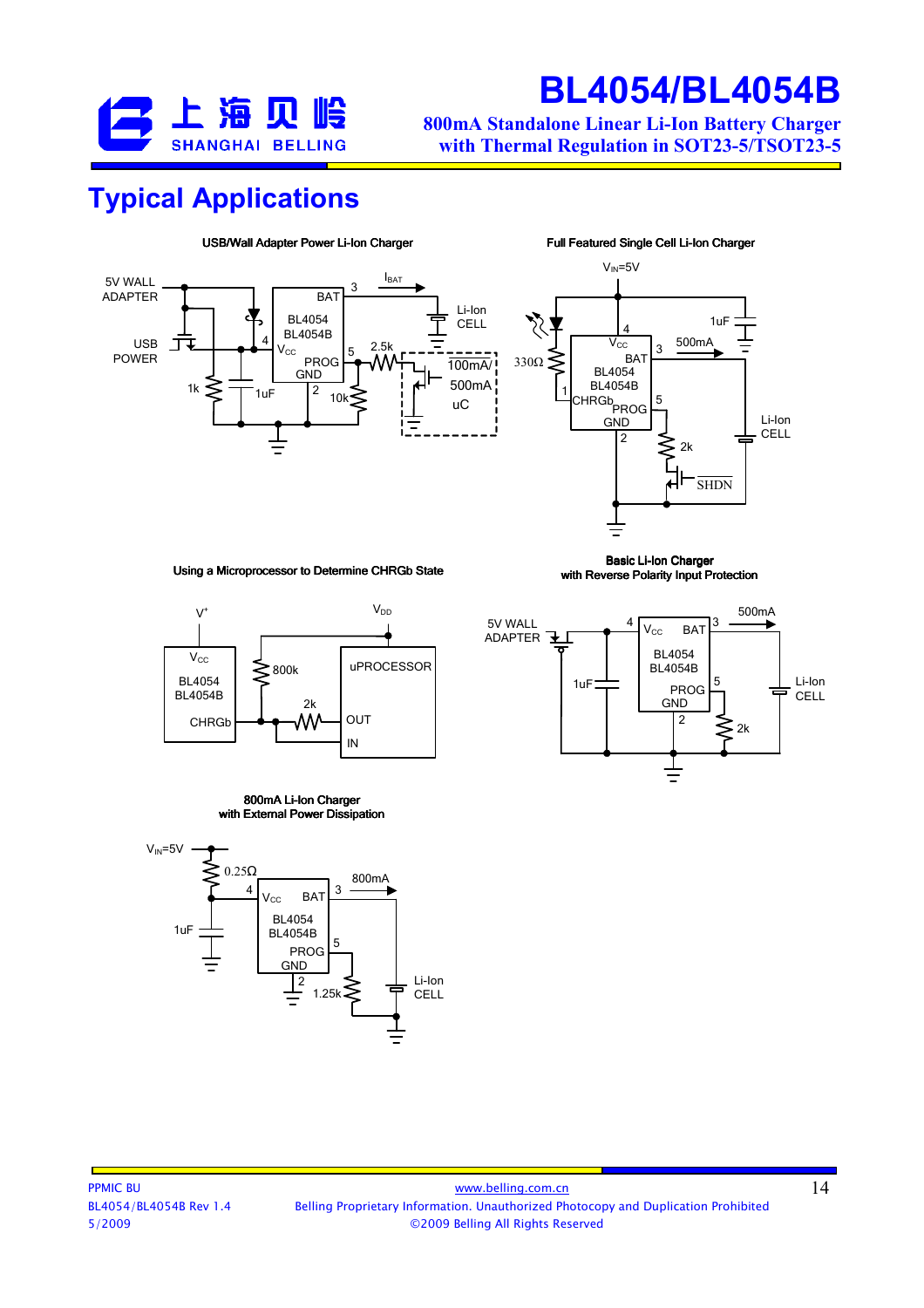

800mA Standalone Linear Li-Ion Battery Charger with Thermal Regulation in SOT23-5/TSOT23-5

### Package Description



TSOT-23-5 Surface Mount Package